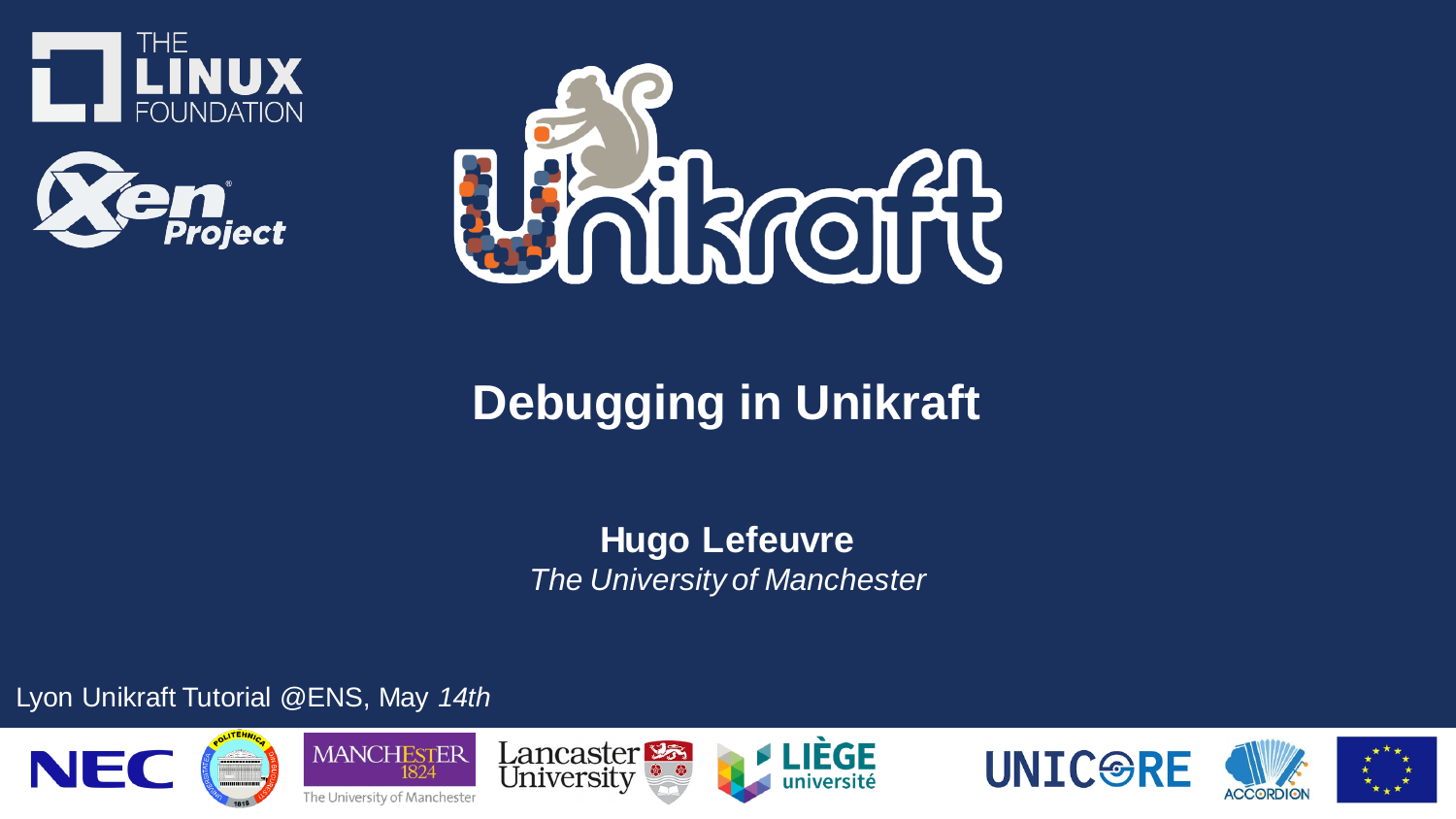

# Debugging in Unikraft: Content

- Debugging in Unikraft is not that hard
- Checklist to debug a Unikraft unikernel
- Debugging Tips and Tricks
- Many commands to copy and paste :-)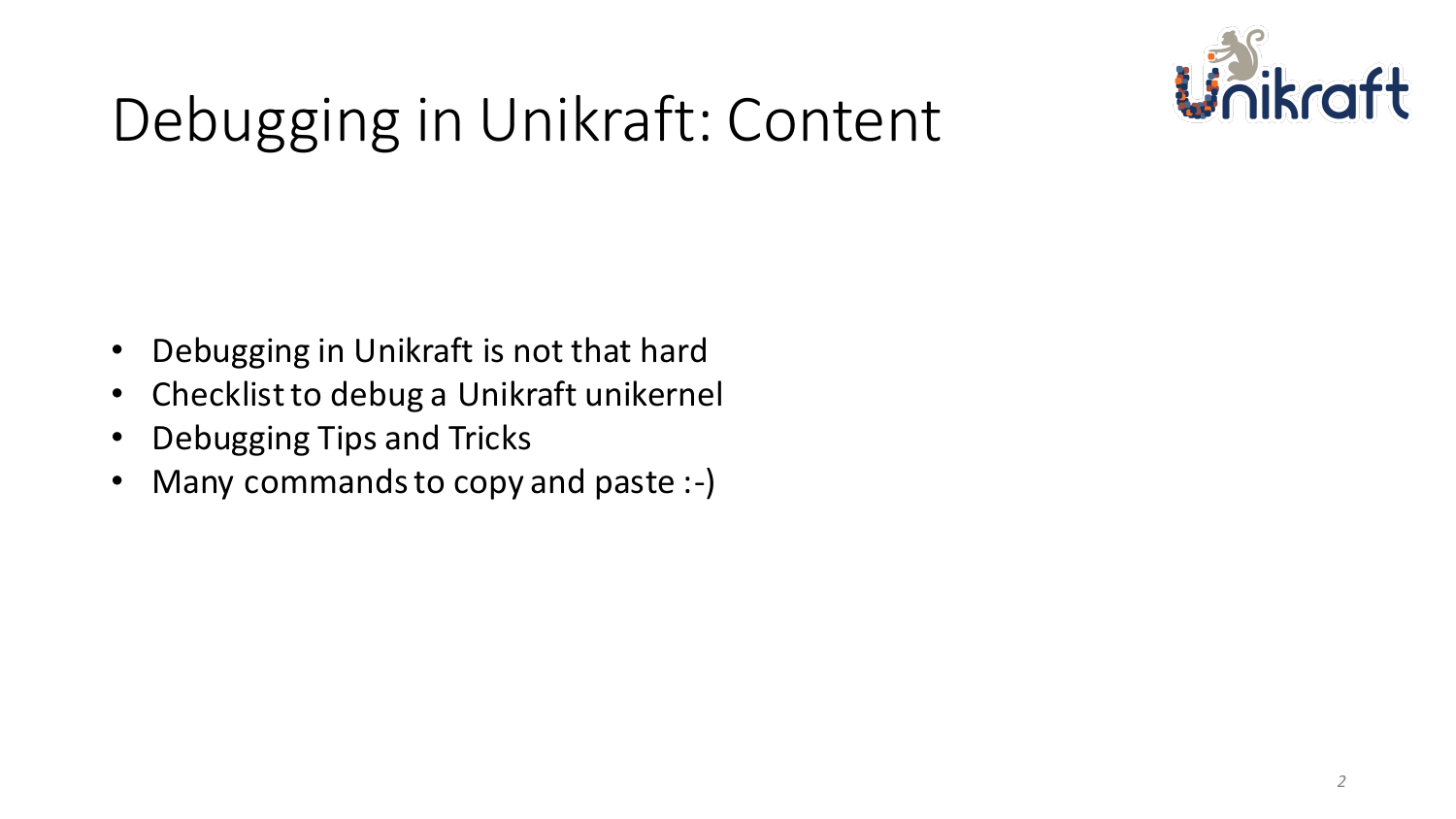

# Debugging Unikraft is not that hard

Debugging in Unikraft is simpler than debugging your mainstream OS

- Everything is a single binary in a single trust domain
- You debug the app and the kernel at the same time seamlessly
- Unikraft is small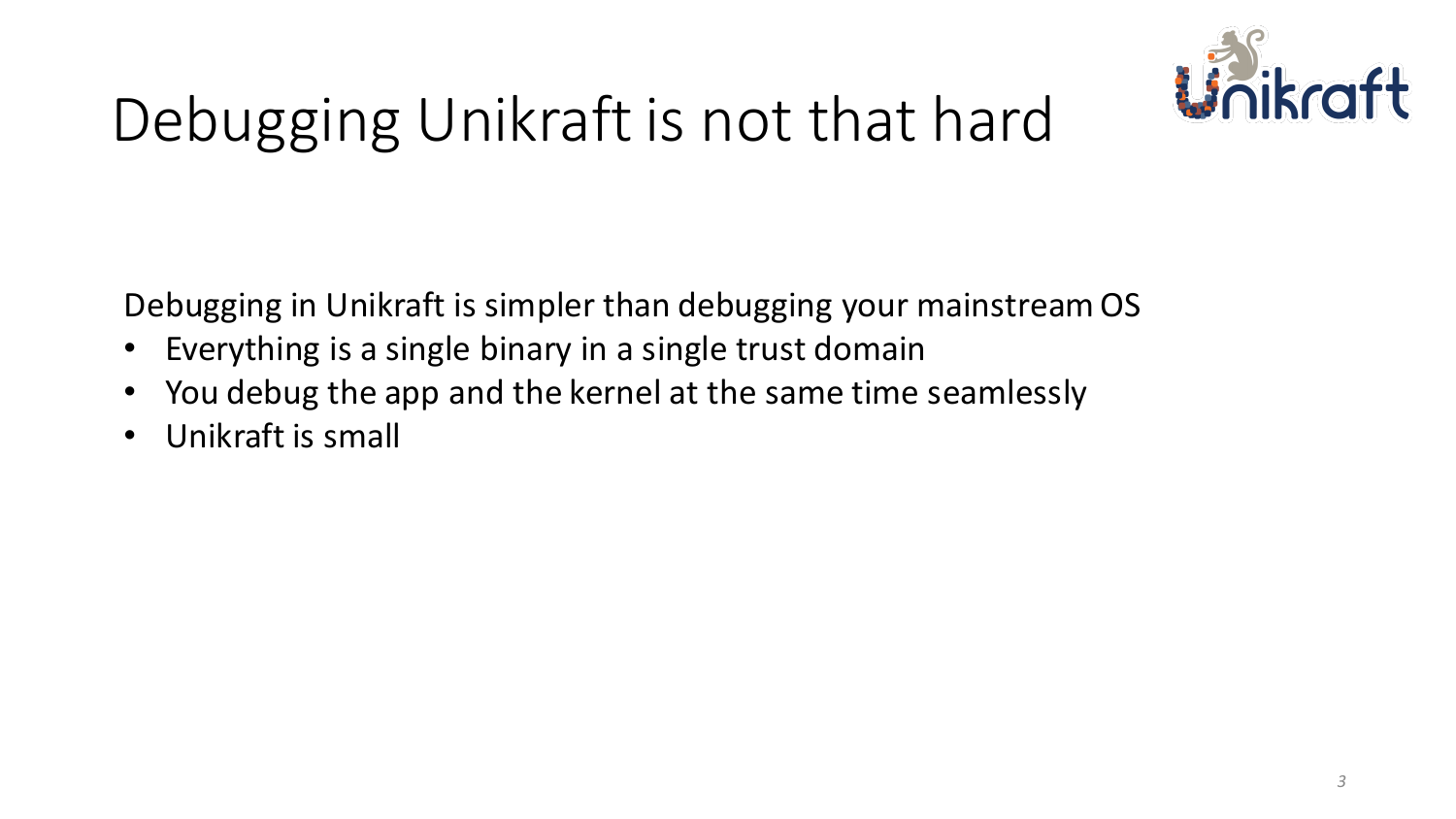

# Debugging Checklist

Don't forget to:

- Uncheck Drop unused functions and data in Build Options
	- We poor humans have difficulties reasoning about this
- Use make V=1 to debug build system issues
- Toggle optimizations
- Enable maximum debug information level in Build Options
- Enable assertions under ukdebug
- Enable more print output from the kernel under ukdebug
- Switch the memory allocator: will change the memory layout and maybe provide your with more information about your bug
- Enable ASan/UBSan to debug any sort of memory corruption issue
- Networking related bugs: enable lwip debug output
- Etc.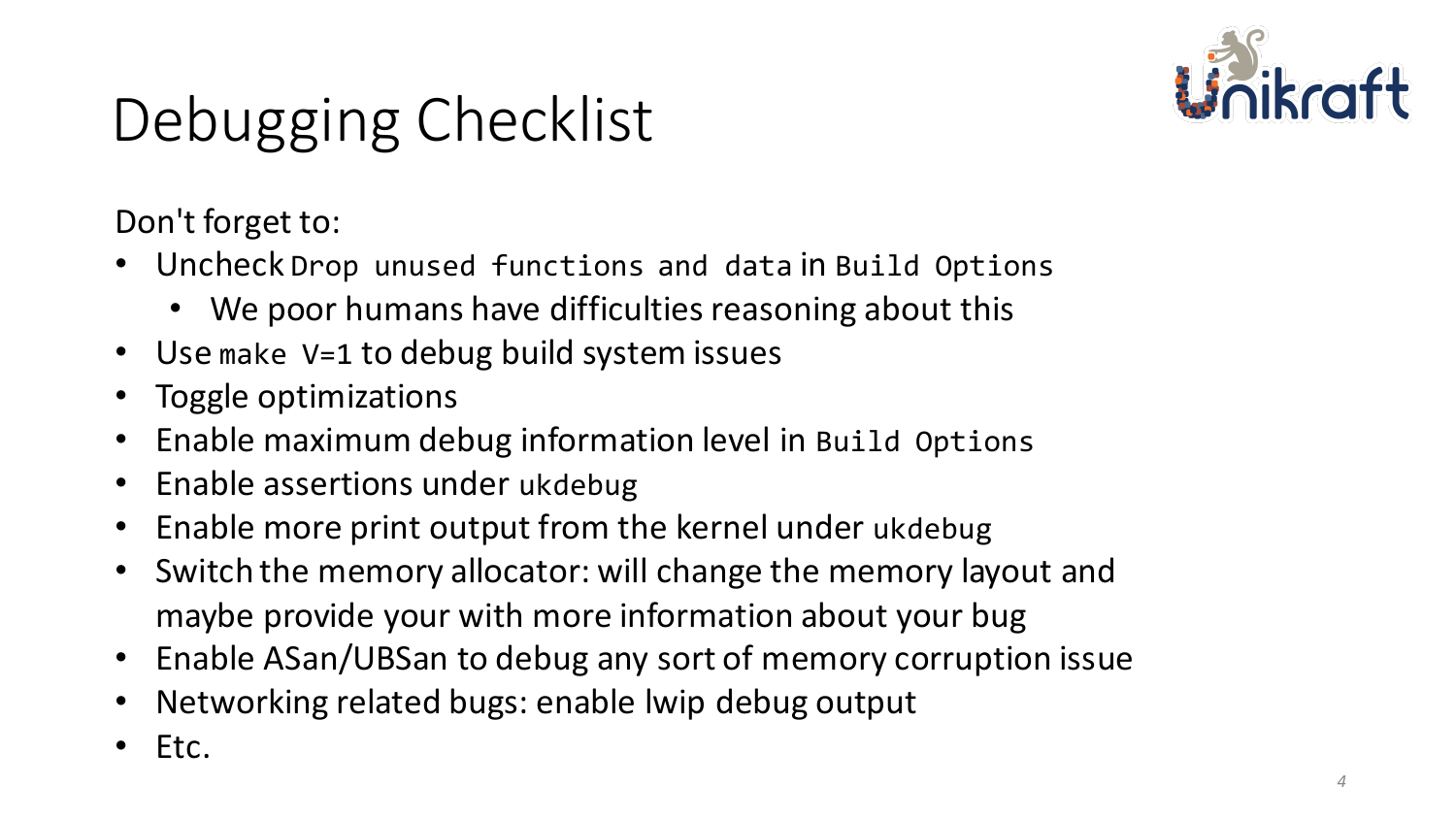# Debugging Checknexhaustive



Don't forget to:

- Uncheck Drop unused functions and data in Build Options
	- We poor humans have difficulties reasoning about this
- Use make V=1 to debug build system issues
- Toggle optimizations
- Enable maximum debug information level in Build Options
- Enable assertions under ukdebug
- Enable more print output from the kernel under ukdebug
- Switch the memory allocator: will change the memory layout and maybe provide your with more information about your bug
- Enable ASan/UBSan to debug any sort of memory corruption issue
- Networking related bugs: enable lwip debug output
- Etc.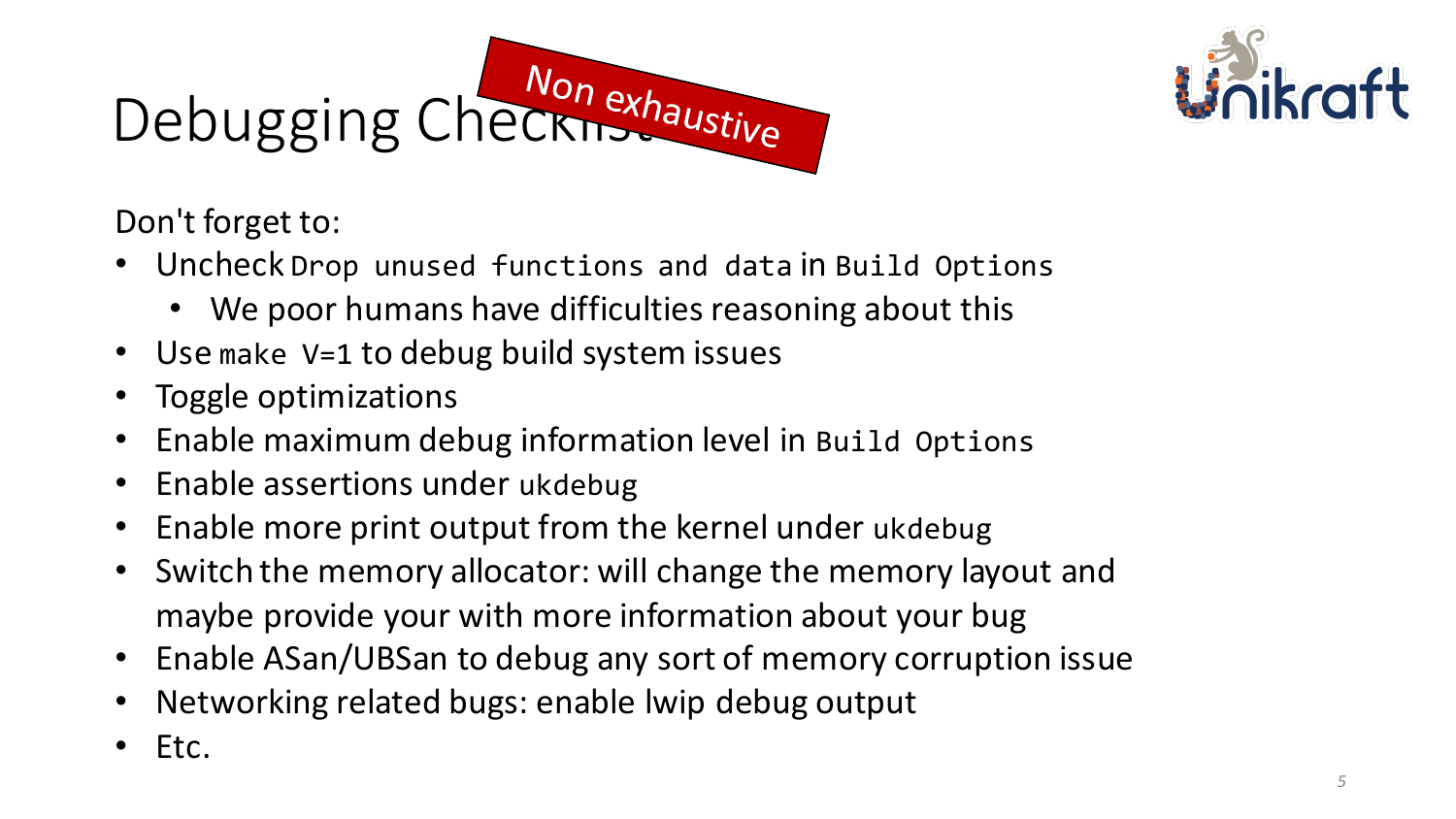# Debugging Checknexhaustive



Don't forget to:

 $\bullet$   $\vdash$   $\mathsf{A}$ 

- Uncheck Drop unused functions and data in Build Options
	- We poor humans have difficulties reasoning about this
- Use make V=1 to debug build system issues
- Toggle optimizations
- Enable maximum debug information level in Build Options
- Enable assertions under ukdebug
- Enable more print output from the kernel under ukdebug
- Switch the memory allocator: will change the memory layout and maybe provide your with more information about your bug
- Enable ASan/UBSan to debug any sort of memory corruption issue
- Networking record gs: enable lwip debug output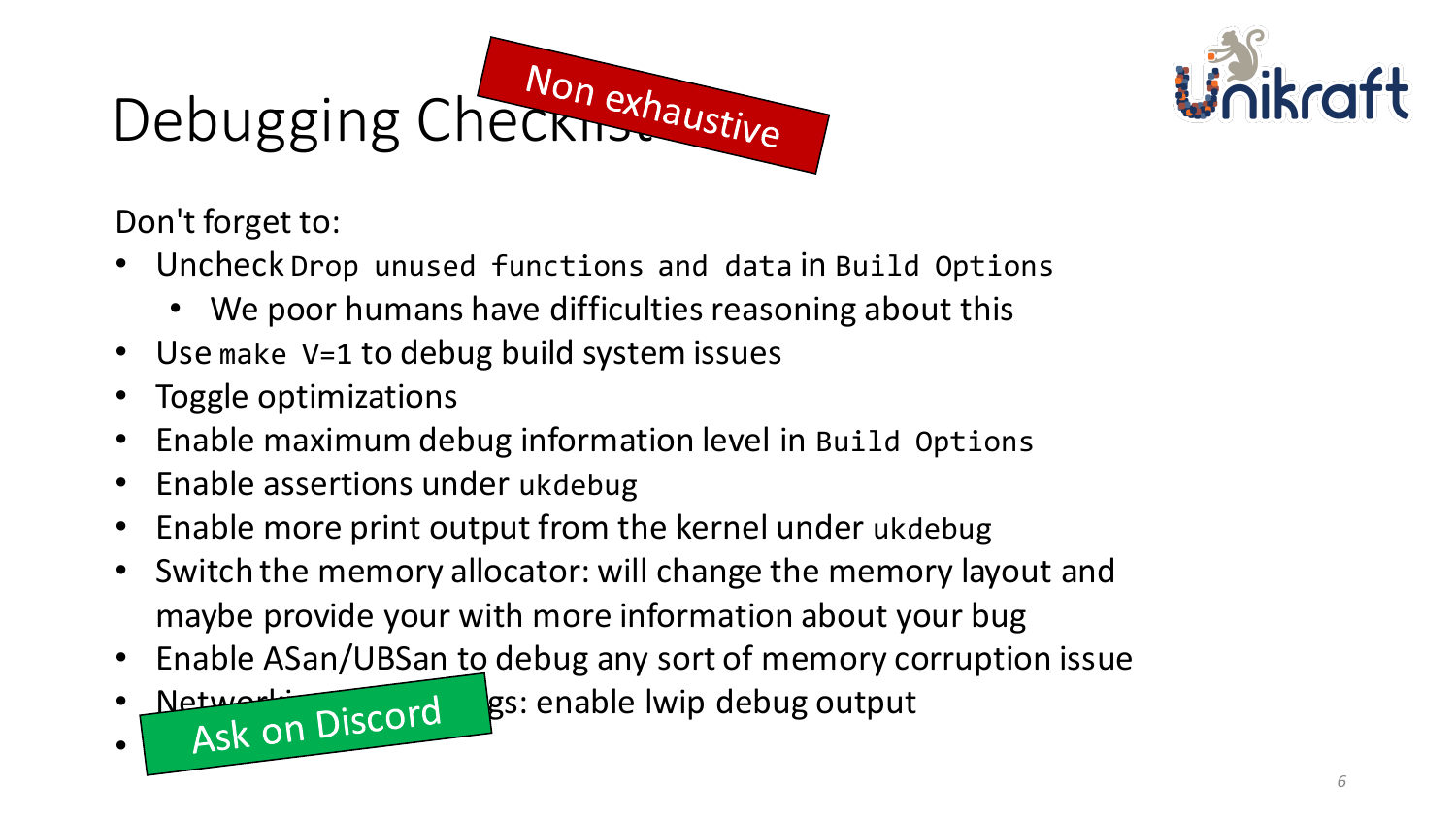

### GDB v.s. Printing

Printing is good for quick and dirty checks, but it has its limits:

- Can get unhandy with complex problems
- Can influence your bug because of performance impact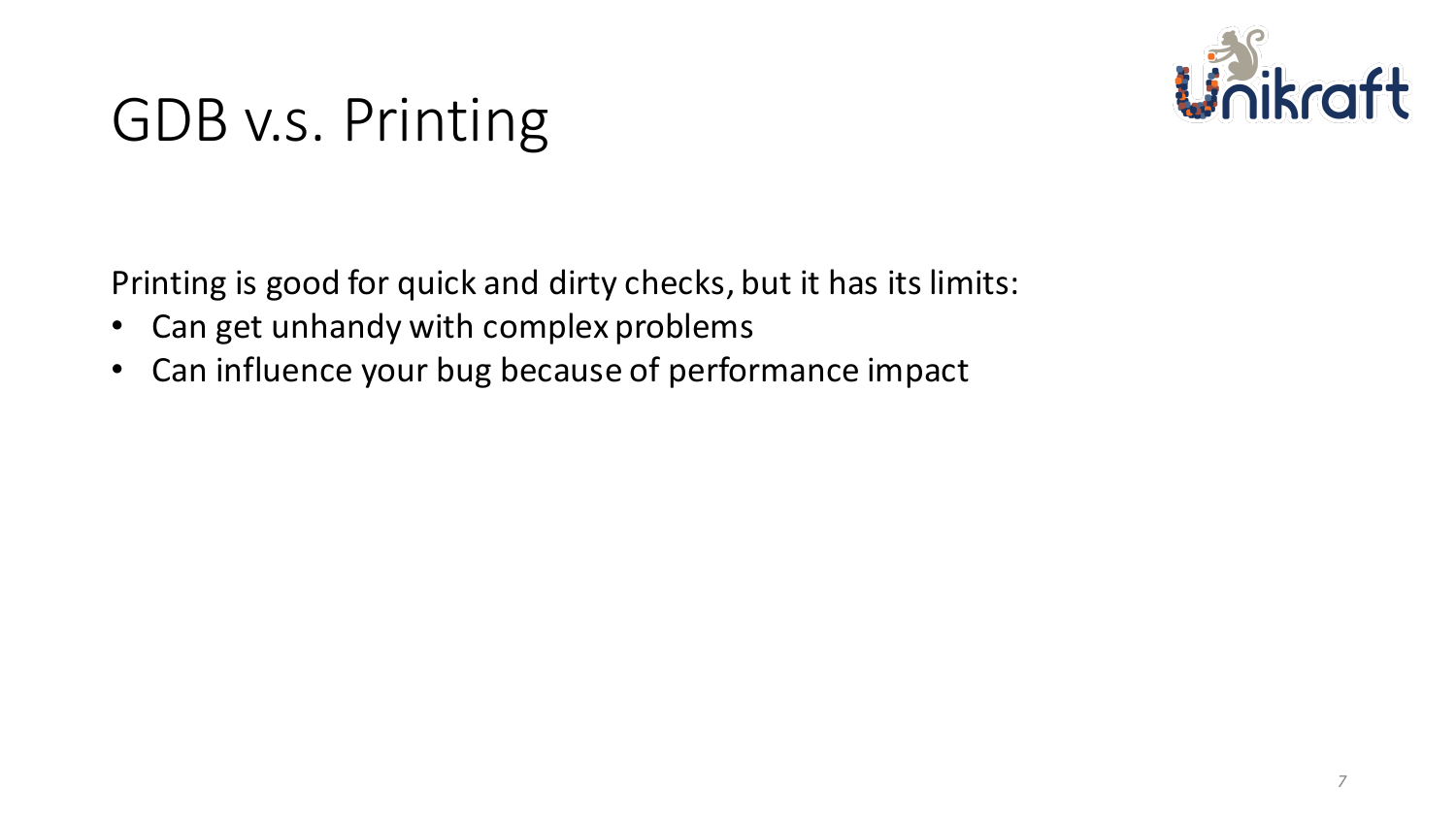

### GDB v.s. Printing

Printing is good for quick and dirty checks, but it has its limits:

- Can get unhandy with complex problems
- Can influence your bug because of performance impact

GDB works seamlessly with Unikraft

- Remember to use the .gdb image generated by the build system
- Slightly different approach depending on the platform
	- Here: linuxu and QEMU/KVM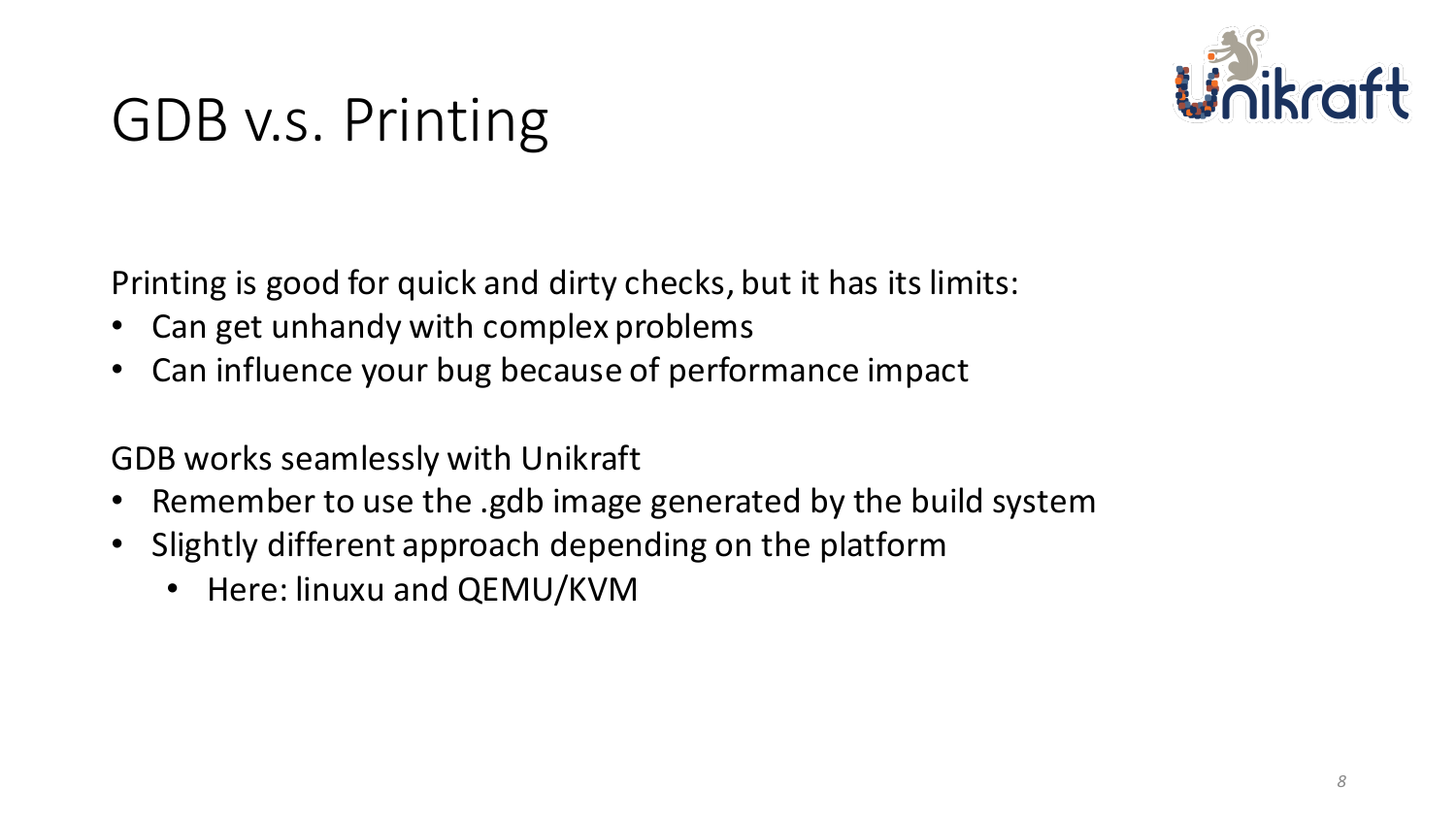

Debugging with linuxu is very simple:

\$ gdb build/app-helloworld\_linuxu-x86\_64.dbg

This is your usual userland process.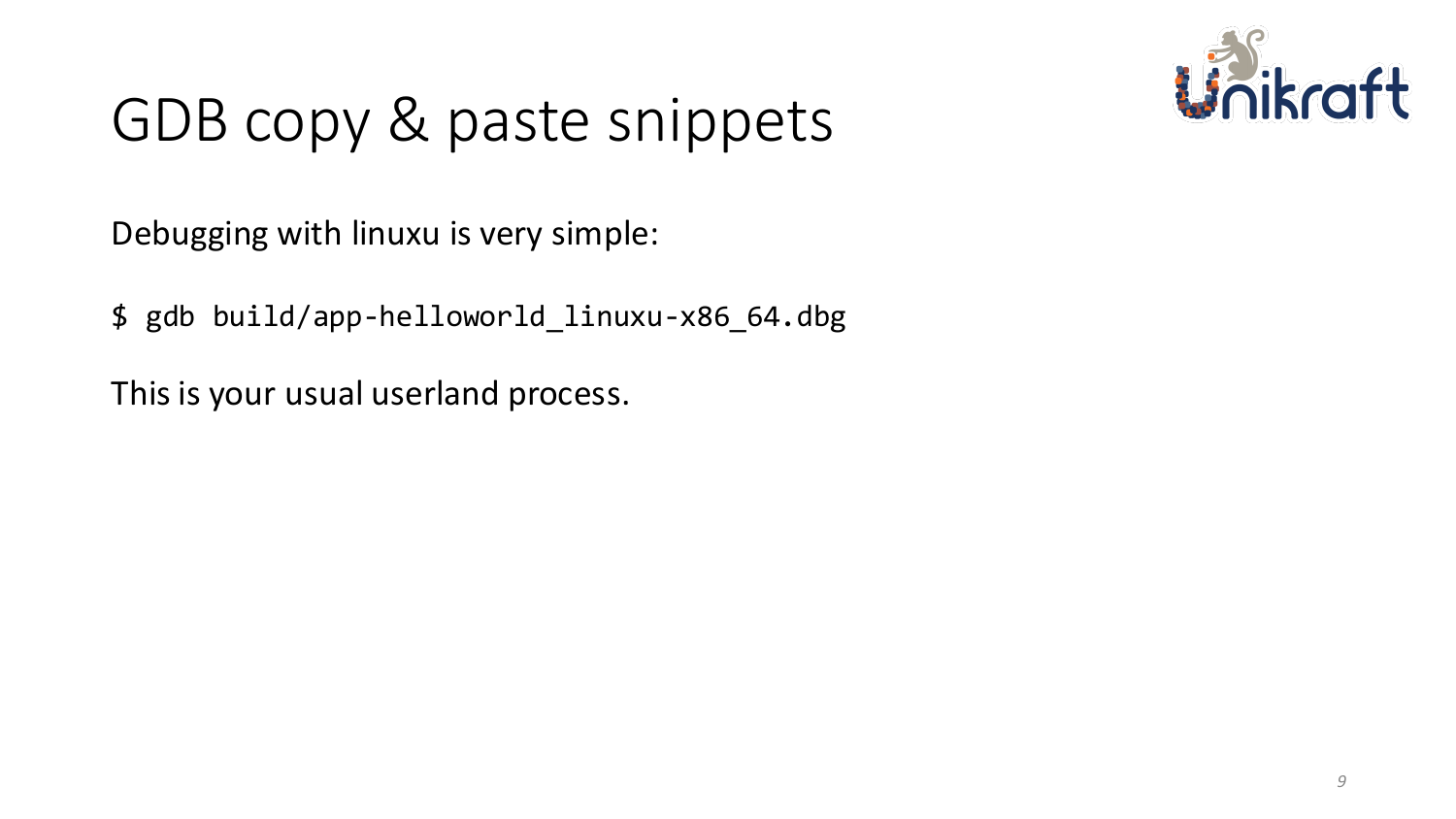

Debugging with KVM happens in server/client fashion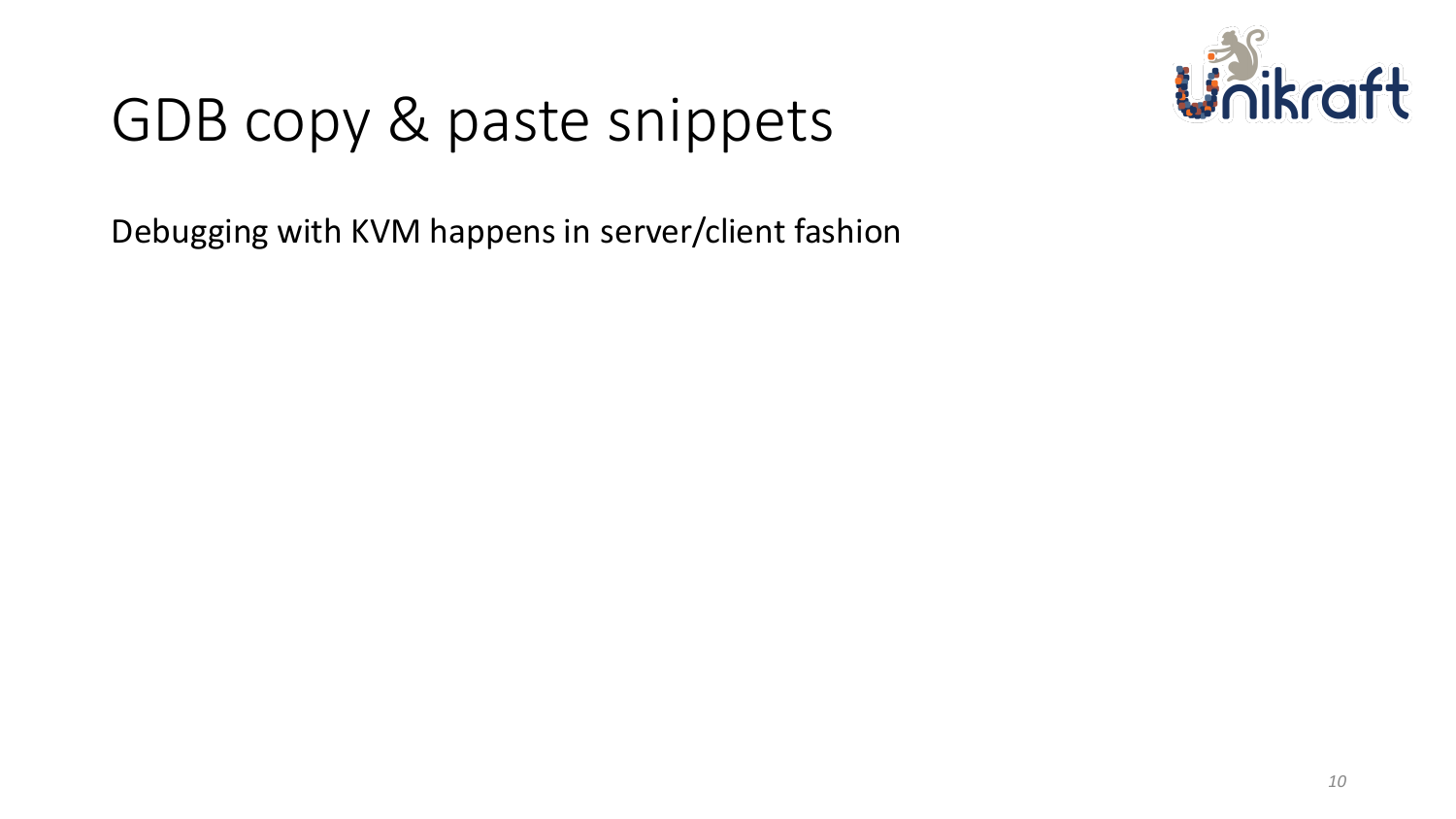

Debugging with KVM happens in server/client fashion

#### **1. Start your unikernel image in paused state**

\$ qemu-system-x86\_64 -s -S -cpu host -enable-kvm -m 128 -nodefaults -no-acpi -display none -serial stdio -device isa-debug-exit -kernel build/apphelloworld kvm-x86 64.dbg -append verbose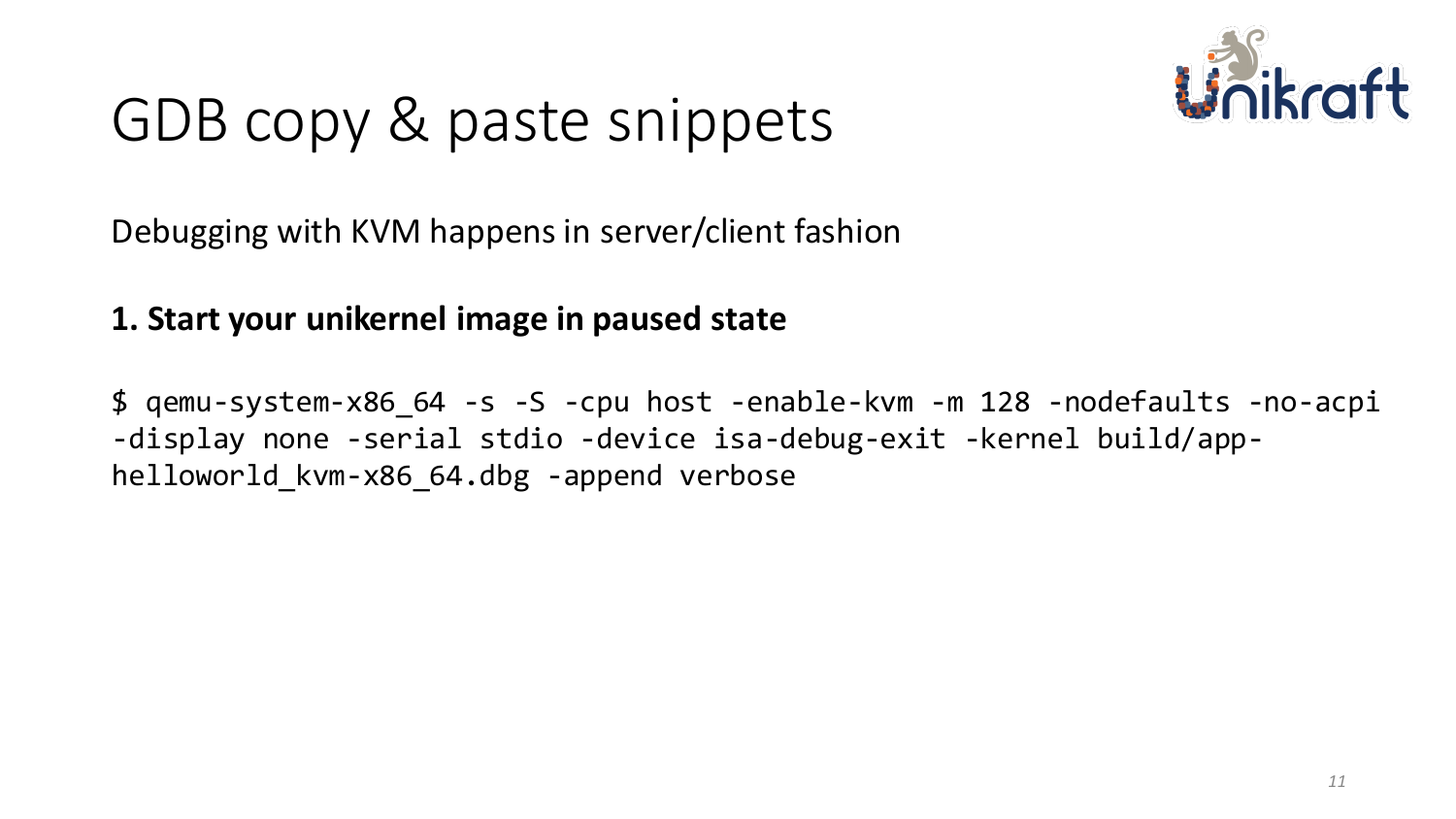

Debugging with KVM happens in server/client fashion

#### **1. Start your unikernel image in paused state**

\$ qemu-system-x86\_64 -s -S -cpu host -enable-kvm -m 128 -nodefaults -no-acpi -display none -serial stdio -device isa-debug-exit -kernel build/apphelloworld\_kvm-x86\_64.dbg -append verbose

(or with qemu-guest)

\$ qemu-guest -P -g 1234 -k build/app-helloworld\_kvm-x86\_64.dbg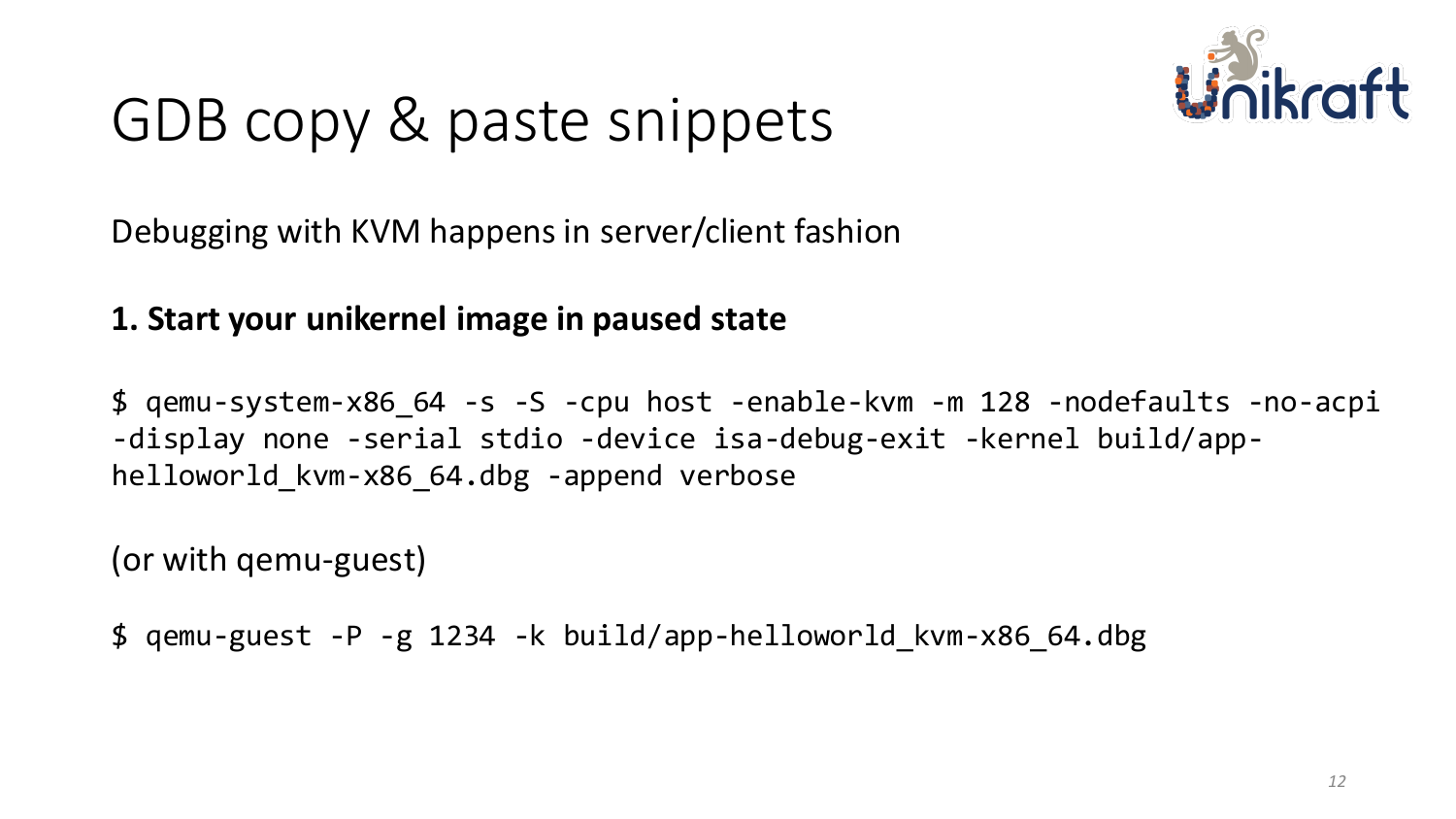

Debugging with KVM happens in server/client fashion

#### **1. Start your unikernel image in paused state**

\$ qemu-system-x86\_64 -s -S -cpu host -enable-kvm -m 128 -nodefaults -no-acpi -display none -serial stdio -device isa-debug-exit -kernel build/apphelloworld\_kvm-x86\_64.dbg -append verbose

(or with qemu-guest)

\$ qemu-guest -P **-g 1234** -k build/app-helloworld\_kvm-x86\_64.dbg

Port of the GDB server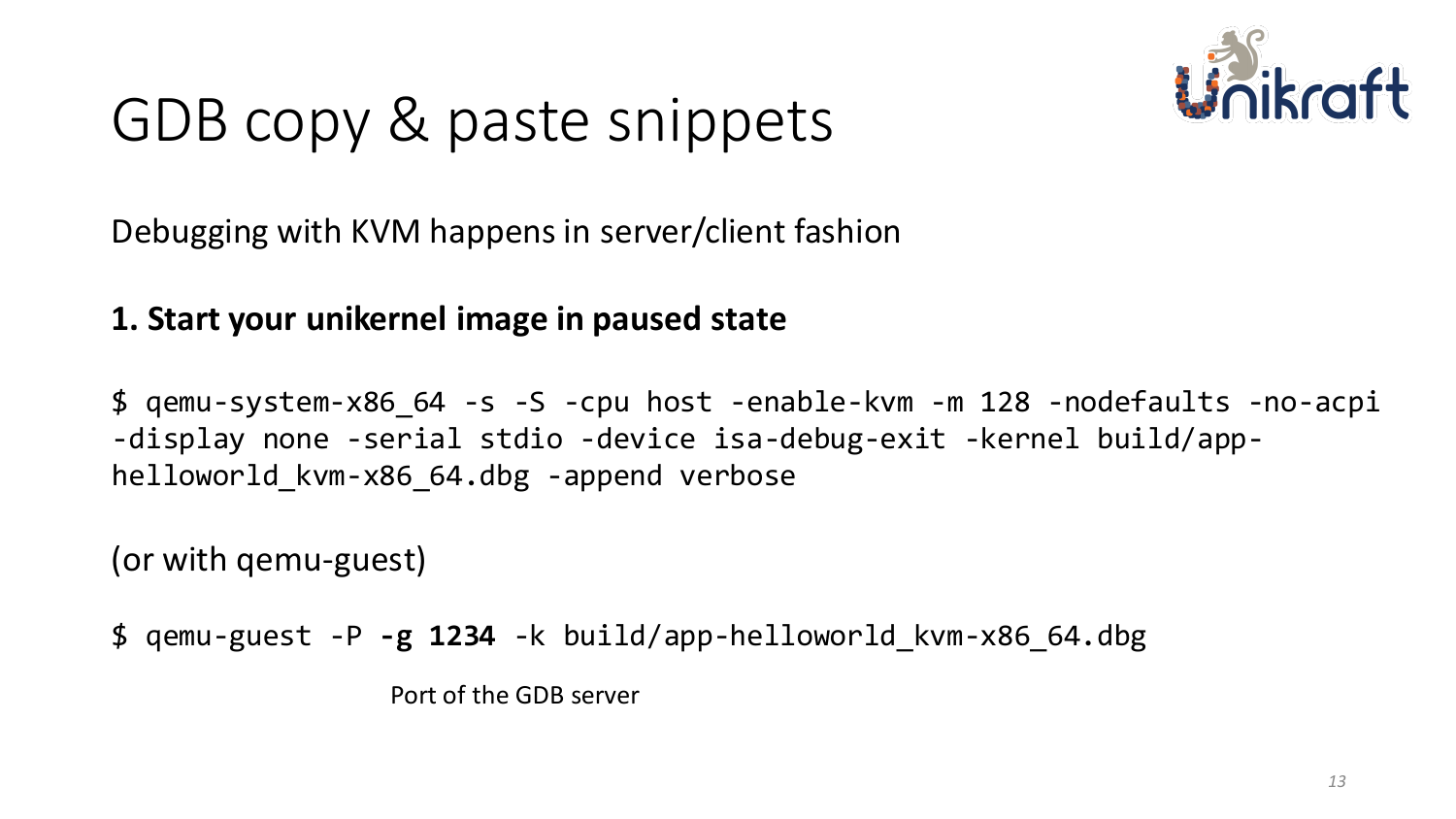

Debugging with KVM happens in server/client fashion

1. Start your unikernel image in paused state

#### **2. Connect to your image's GDB server**

\$ gdb --eval-command="target remote :1234" -ex "set confirm off" -ex "set pagination off" \ -ex "disconnect" -ex "set arch i386:x86-64:intel" \ -ex "tar remote localhost:1234" build/app-helloworld\_kvm-x86\_64.dbg

You can now run continue and debug as usual.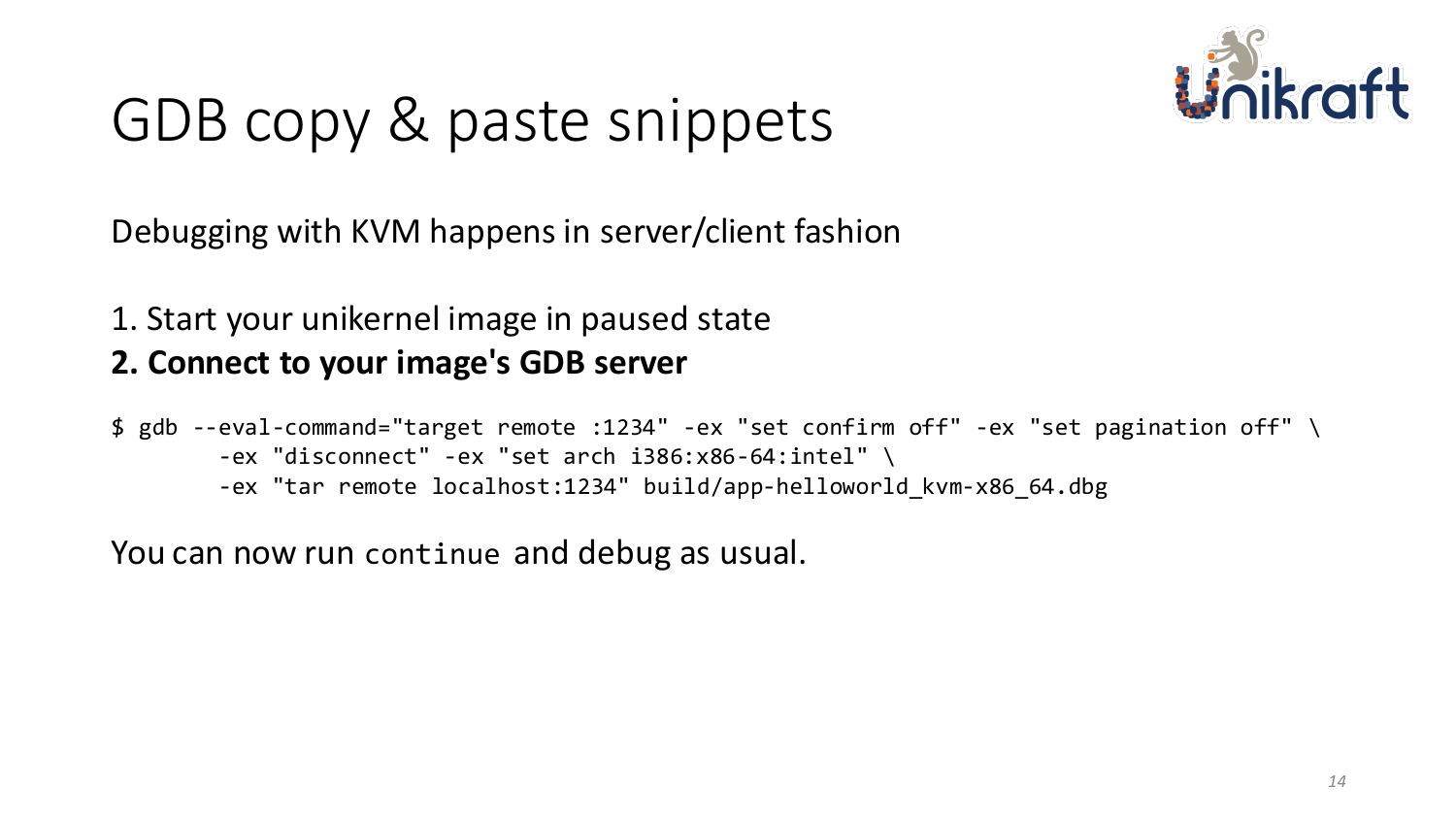

Debugging with KVM happens in server/client fashion

- 1. Start your unikernel image in paused state
- **2. Connect to your image's GDB server**

*Make sure ports match with your GDB server*

\$ gdb --eval-command="target remote :**1234**" -ex "set confirm off" -ex "set pagination off" \ -ex "disconnect" -ex "set arch i386:x86-64:intel" \ -ex "tar remote localhost:**1234**" build/app-helloworld\_kvm-x86\_64.dbg

You can now run continue and debug as usual.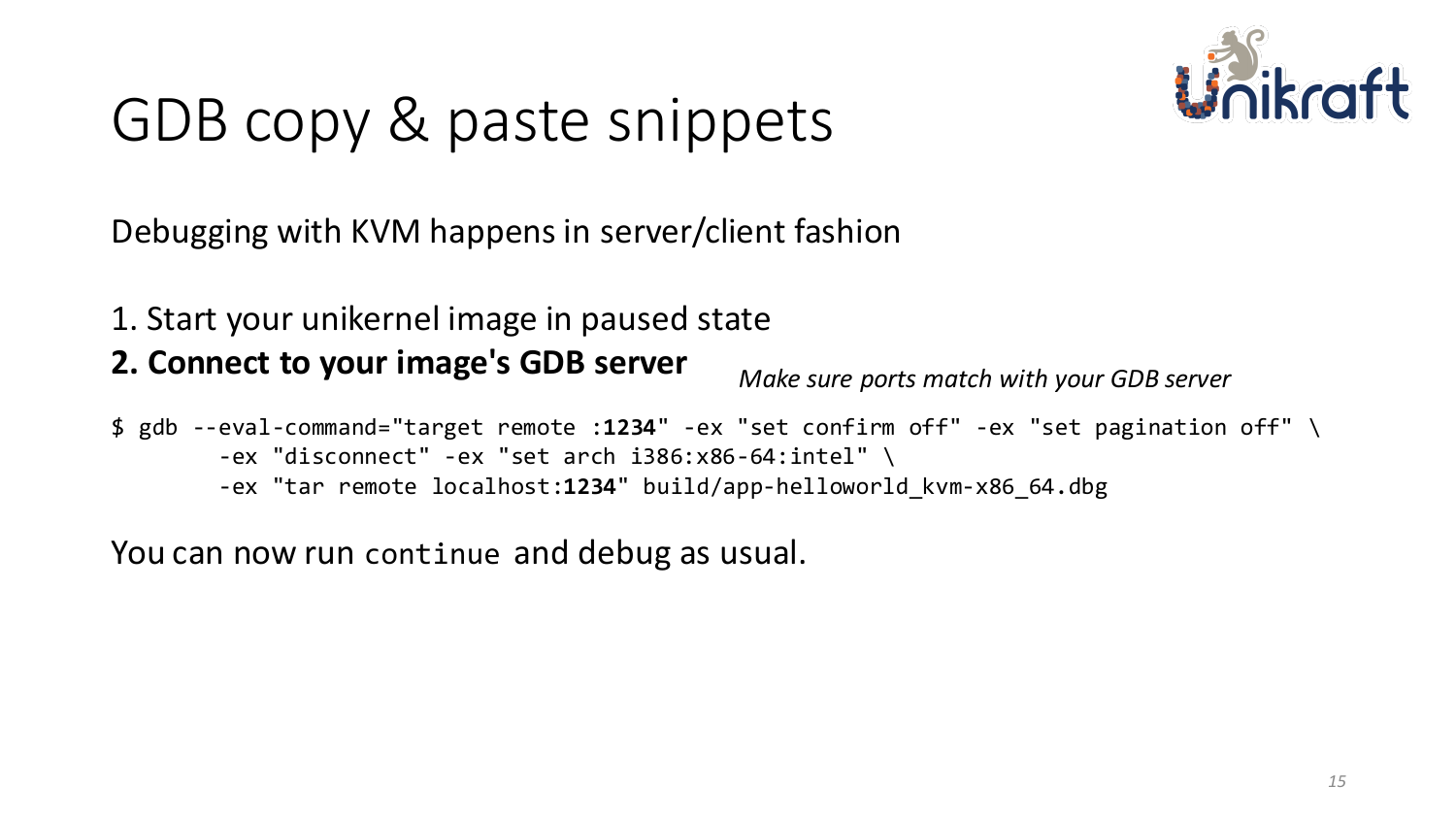

Debugging with KVM happens in server/client fashion

1. Start your unikernel image in paused state

#### **2. Connect to your image's GDB server**

\$ gdb --eval-command="target remote :1234" -ex "set confirm off" -ex "set pagination off" \ -ex "disconnect" -ex "set arch i386:x86-64:intel" \ -ex "tar remote localhost:1234" build/app-helloworld\_kvm-x86\_64.dbg

You can now run continue and debug as usual.

Note: if you want to debug early code, you will need to use hardware breakpoints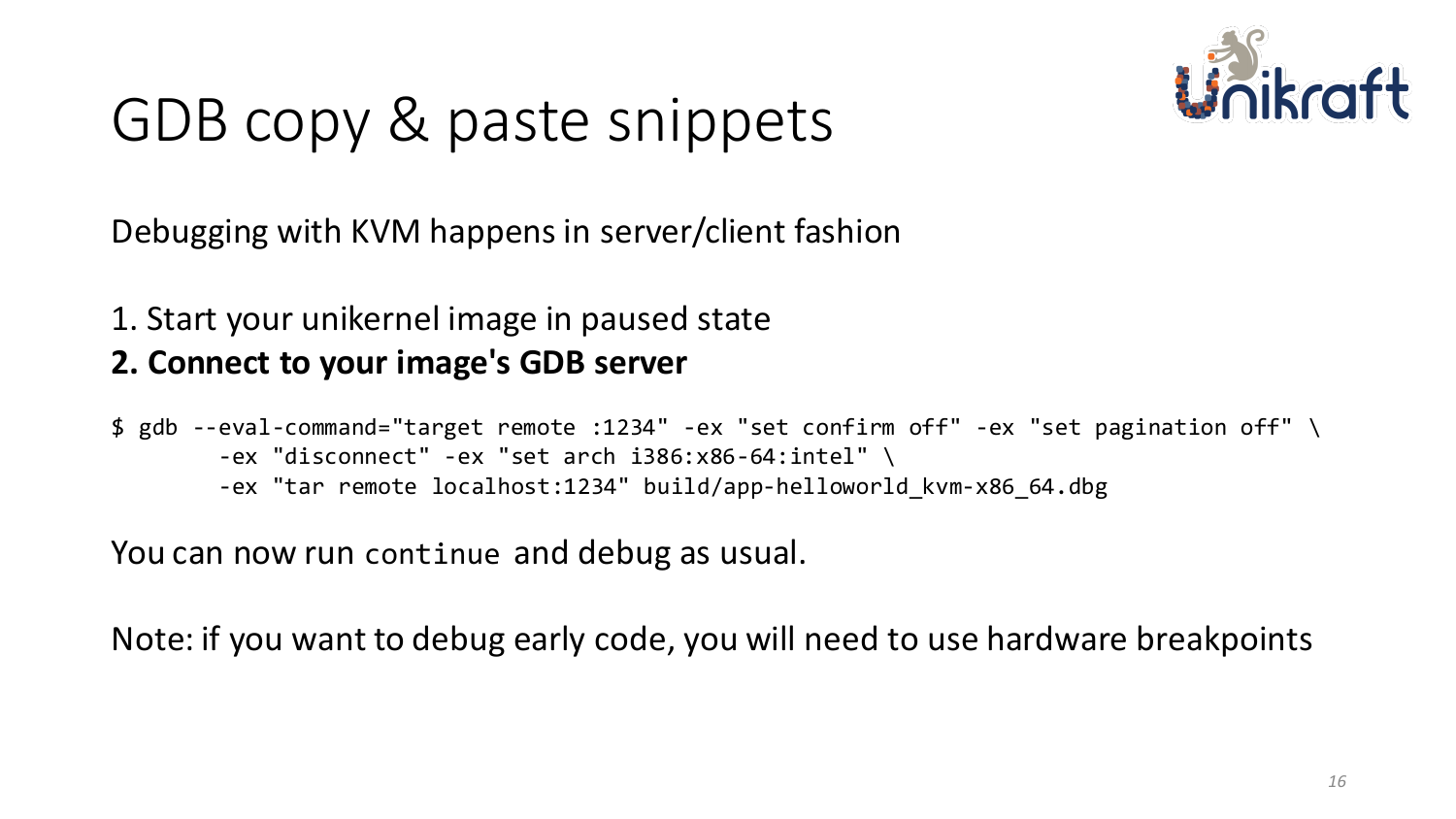

Debugging with KVM happens in server/client fashion

- 1. Start your unikernel image in paused state
- **2. Connect to your image's GDB server**

Note: if you want to debug early code, you will need to use hardware breakpoints

```
$ gdb --eval-command="target remote :1234" -ex "set confirm off" -ex "set pagination off" \
-ex "hbreak myfunc" \
-ex "disconnect" -ex "set arch i386:x86-64:intel" \
-ex "tar remote localhost:1234" build/app-helloworld_kvm-x86_64.dbg
```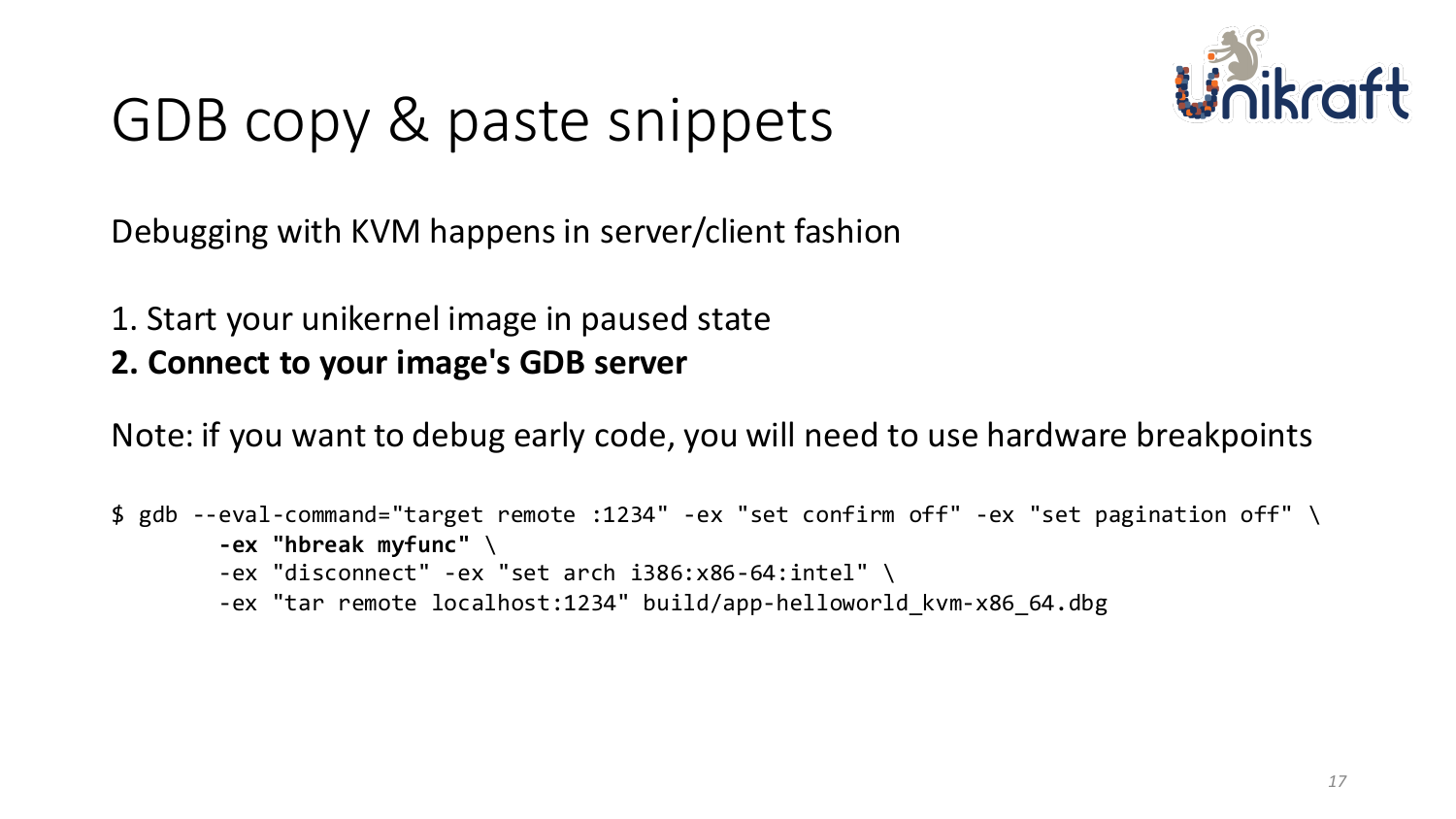

# Debugging Tips and Tricks

Remember that:

- printf and uk\_pr\_\* are not the same
	- On KVM, uk\_pr\_\* go through I/O ports while printf goes through stdio device
	- This can impact your bug
- You can run on linuxu, this might give you different insights on what is going on
- You are running with a cooperative scheduler :-)